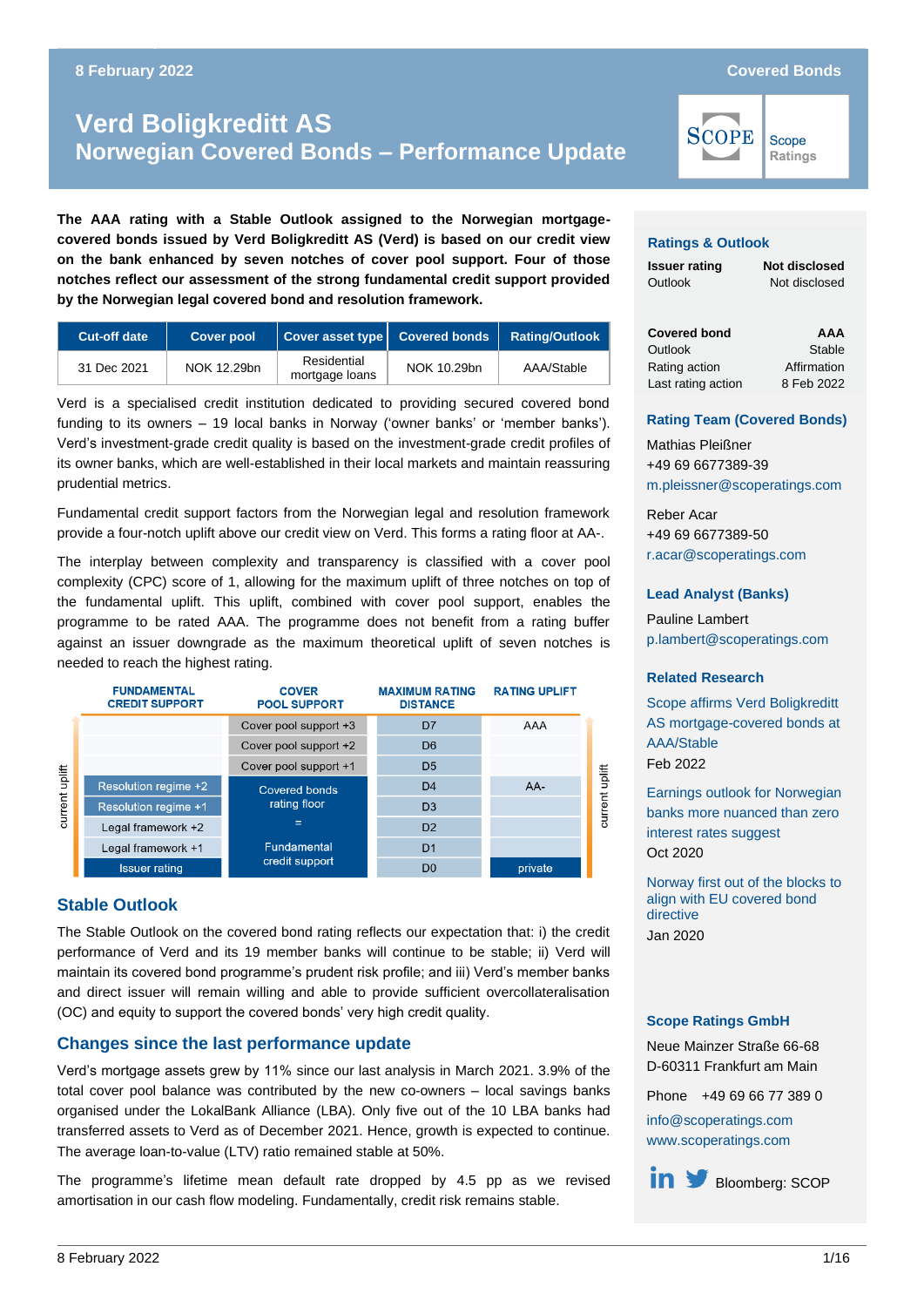

**Norwegian Covered Bonds – Performance Update**

### **The issuer**

Established in 2009, Verd is a covered bond issuer owned by 19 independent savings banks in Norway. The ownership structure is unusual as most covered bond issuers are owned by a single parent bank. The owner banks are part of De Samarbeidende Sparebankene (DSS) or the aforementioned LBA. Both alliances enhance negotiating power with suppliers and operational efficiencies while enabling expertise-sharing.

In December 2020, the 10 banks organised in LBA entered into an agreement with Verd to become additional co-owners of Verd after they left the EIKA alliance. The agreement allows the LBA banks to refinance eligible mortgage loans with covered bonds issued by Verd. Any effect on the credit quality of Verd's cover pool and covered bonds will only emerge slowly given that mainly newly originated mortgage loans will be added. This is because some of the LBA banks' eligible mortgage loans (currently held by Eika Boligkreditt) can only be released when the corresponding covered bonds mature.

As seen throughout Norway, banking alliances play an important role in sustaining individual banks' efficiency and business franchises. This includes shared ownership of companies offering a range of financial products, such as insurance, leasing and securities services.

The original owners of Verd were nine savings banks from the DSS alliance. In 2021, the 10 LBA banks began using Verd and became co-owners. The DSS banks are concentrated in the southern and western part of the country, in the counties of Rogaland, Agder and Hordaland. The LBA banks are concentrated more in the eastern and northern part of the country, in the counties of Trondelag, Vestfold and Telemark – resulting in stronger diversification for Verd's asset profile.

### **Programme structure**

The Norwegian legal covered bond framework is mainly based on the relevant section on covered bonds in the Financial Institutions Act along with a related regulation on mortgage credit institutions, both introduced in 2007. Under this framework, issuance is only permitted through specialist covered bond issuers. Most issuers of covered bonds (called Boligkreditt, or specialised residential mortgage institutions) are subsidiaries that rely on loans originated by their respective parent banks. In contrast, Verd is a funding platform jointly owned by its owner banks. A Boligkreditt issues covered bonds whose proceeds are used to purchase mortgage assets from its parent bank(s), thereby financing the latter's lending business.

#### **Current issuance structure**



**Specialised mortgage bank issuing covered bonds**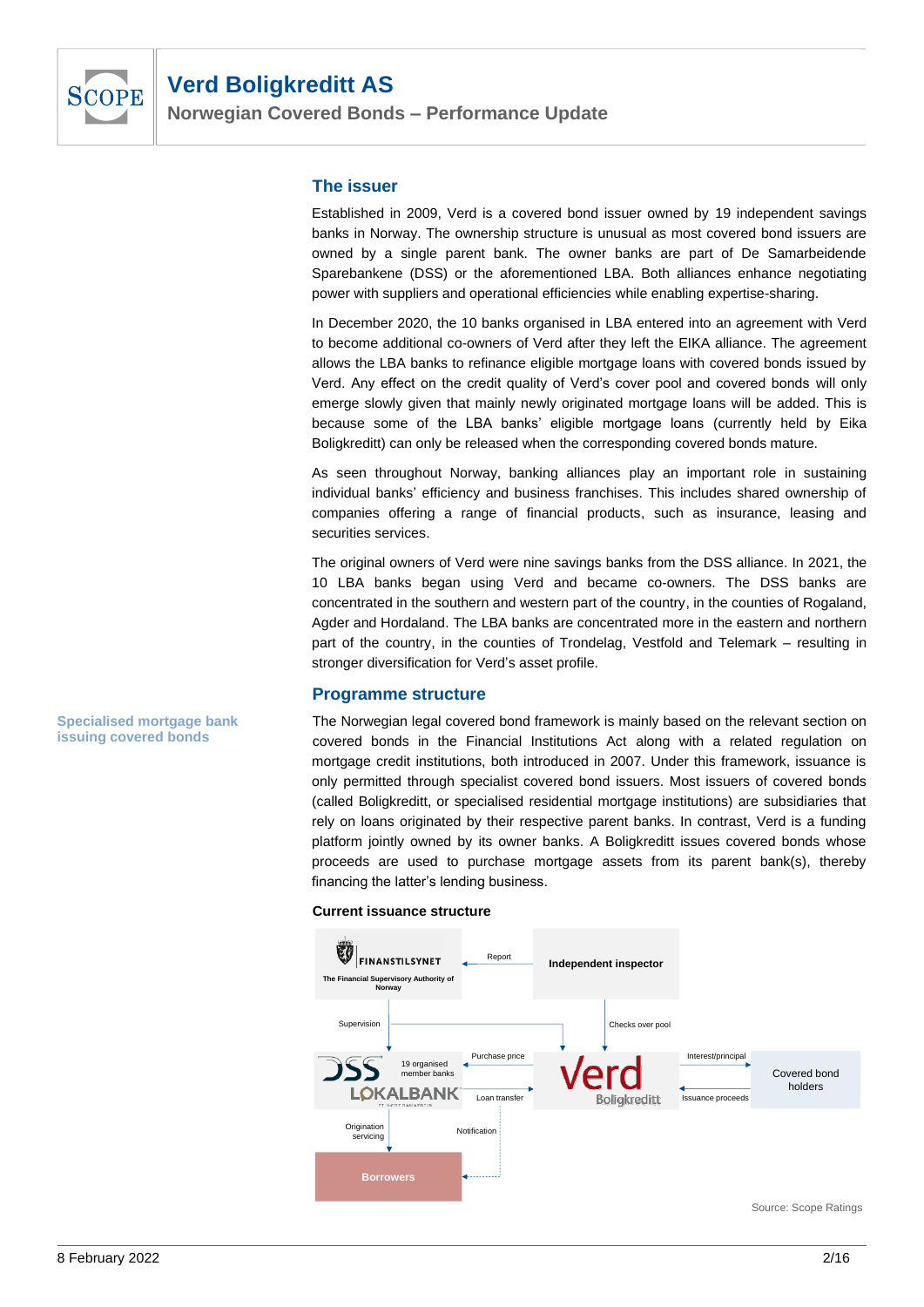

**Norwegian Covered Bonds – Performance Update**

### **Fundamental credit support analysis**

Fundamental credit support factors enhance the covered bond rating by four notches above our credit view on Verd. This is based on our view of: i) Norway's covered bond legal framework; and ii) the resolution regime and systemic importance of Verd's covered bonds, as well as the cohesiveness of its member banks.

#### **Legal framework analysis**

We consider the Norwegian covered bond framework to be one of Europe's strongest, fully satisfying our criteria for protecting investors. We have therefore assigned the highest credit differentiation of two notches.

As of 17 December 2021, the Norwegian government proposed new legislation to implement the European Covered Bond Directive. The Covered Bond Directive has not yet been incorporated in the Agreement on the European Economic Area (EEA Agreement). The ministry of finance is planning to incorporate the new legislation before it takes effect in the EU on 8 July 2022.

The proposed directive is based on the same principles as the current Norwegian covered bond framework. This means no major changes were implemented in the directive. Consequently, it will not negatively impact our assessment. In fact, some of the changes may even improve the credit profile of the bonds. For example, the new minimum OC is 5%, compared to the 2% required for residential and commercial mortgage loans under the current legislation. Our assessment (below) is based on Norway's current covered bond legislation.

#### **Segregation of cover pool upon insolvency**

The legislation gives bondholders a preferential claim over the cover pool if the issuer is placed under public administration. The term 'covered bonds' (in Norwegian 'obligasjoner med fortrinnsrett' or OMF) is protected by law. The assets in the pool remain with the estate if the issuer is placed under public administration, but bondholders and derivative counterparties have an exclusive, equal and proportionate preferential claim over the cover pool, and the administrator is bound to assure timely payment, provided the pool gives full cover to said claims.

#### **Ability to continue payments after issuer insolvency**

The legislation does not allow covered bond issuers to be declared bankrupt. Rather, they must be placed under public administration if they face solvency or liquidity problems. This gives the authorities more flexibility to deal with covered bond companies while maintaining the rights of holders of covered bonds. The liquidator's job is to ensure proper management of the cover pool and verify that holders of covered bonds and derivative counterparties receive agreed payments on time. Public administration or insolvency does not automatically give holders of covered bonds and derivative counterparties a right to accelerate their claims. If it is not possible to make contractual payments when claims are due and an imminent change is unlikely, the liquidator must halt payments.

#### **Programme enhancements remain available**

Norwegian covered bonds have a mandatory minimum OC requirement of 2% (nominal). All voluntary OC is part of the cover pool.

#### **Liquidity and other risk management guidelines**

The issuer must adopt strict internal regulations with respect to liquidity risk, interest rate risk and currency risk. However, liquidity measures, in particular, are relatively weak as they are described as general guidance. In fact, issuers rely entirely on maturity

**Two notches of uplift based on legal framework analysis**

**No impact from proposed legislation**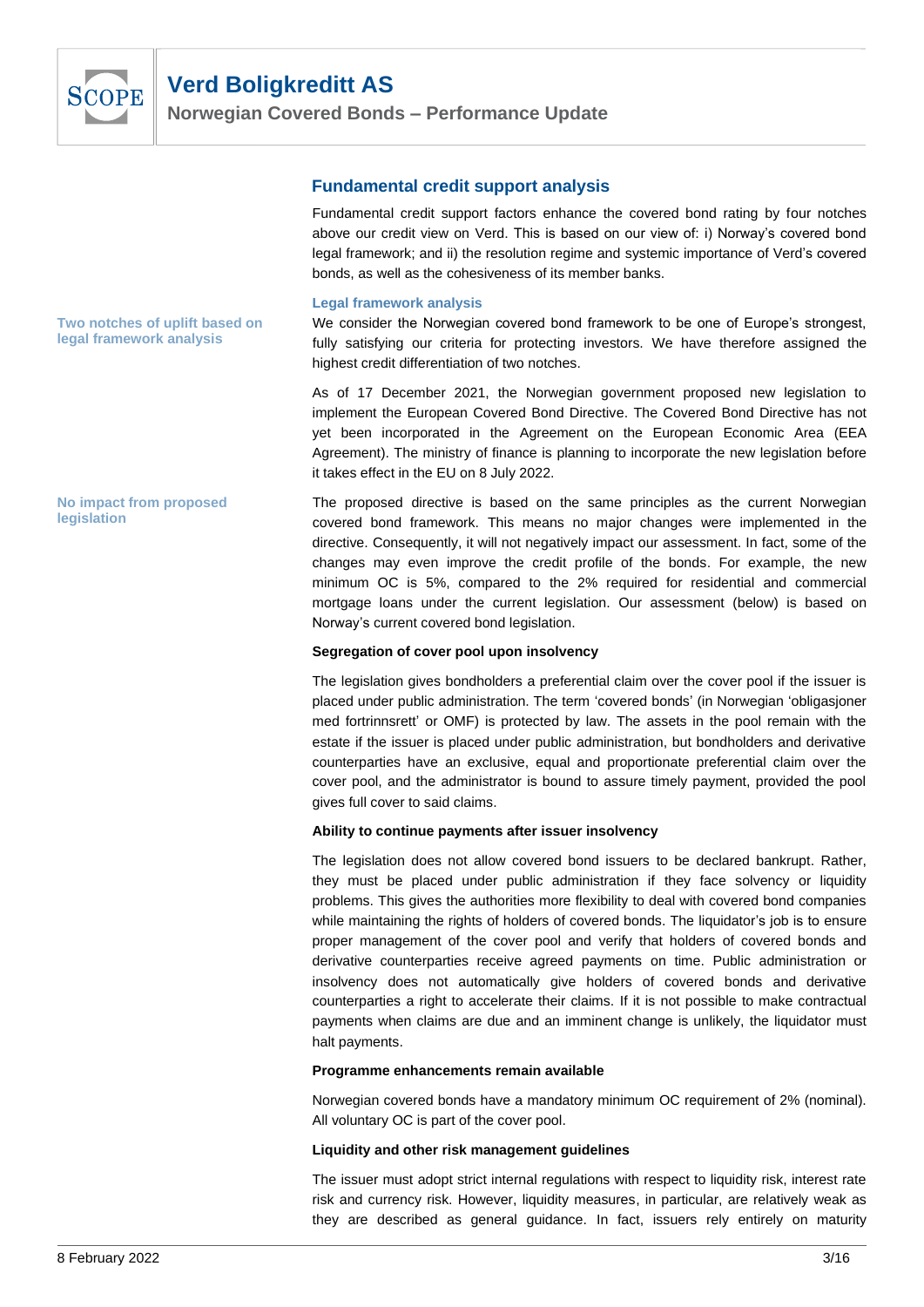

**Norwegian Covered Bonds – Performance Update**

extensions and do not provide liquid assets at all. However, this will change in the near term as the Norwegian FSA has proposed including a 180-day liquidity buffer, even for soft-bullet covered bonds, following amendments made to the regulation due to the EU Covered Bond Directive.

**Liquidity**: A credit institution must ensure that payment flows from the cover pool enable it to honour its payment obligations to holders of covered bonds and derivative counterparties at all times. It must create a liquidity reserve that it must include in the cover pool as substitute assets, in addition to carrying out periodic stress tests to ensure satisfactory liquidity management.

**Interest rate risk**: A covered bond issuer must never assume greater risk than what is prudent. It must establish a limit on interest rate risk in relation to its own funds and potential losses. This limit must be based on a parallel shift of one percentage point in all interest rate curves as well as non-parallel shifts in the same curves. The interest rate curves must be divided into time intervals, and value changes for each time interval must be limited to a prudent portion of the overall limit on interest rate risk that has been set for the institution.

**FX risk**: A covered bond issuer must not be exposed to any substantial foreign exchange risk and is thus obliged to set limits on such risks. For the largest issuers, issuance is often denominated in EUR with a fixed rate, whereas mortgages are typically in NOK and have a floating rate.

**Derivatives**: Norwegian issuers may use derivatives to remove FX and interest rate risk and to satisfy regulatory requirements. If a derivative agreement has a positive mark to market value, the amount will be part of the cover pool. If the value is negative, the counterparties in the derivative agreement will have a preferential claim in the pool, and they will rank pari passu with the holders of covered bonds. As a corollary to this, the counterparties in the derivative agreements will be subject to the same restrictions as the bondholders with respect to declaration of default.

#### **Covered bond oversight**

Norwegian issuers are subject to a supervisory regime involving an independent inspector (cover pool monitor) and the public supervisor, the FSA. There are no limitations on issuance. An exception is the FSA's option to instruct an institution to not issue covered bonds if its financial strength causes concern.

The mortgage institution must maintain a register of issued covered bonds, and of the cover assets assigned to those bonds, including derivative agreements. The FSA must appoint an independent inspector to verify that the register is maintained correctly. The inspector must also regularly review compliance with the requirements concerning the balance principle and report related findings to the FSA.

#### **Resolution regime analysis**

Verd's covered bonds benefit from an additional two-notch uplift reflecting a bail-in exemption and support from a strong external stakeholder community. The uplift is constrained by the combination of: i) the low likelihood that the covered bond issuer will be maintained in a resolution scenario; ii) Verd's low visibility as a covered bond issuer; and iii) the support of the owner banks, which provide investors with limited documented or public commitments on minimum levels of liquidity or OC. However, we acknowledge that the updated transfer and service agreements between the member banks and Verd have strengthened the cohesiveness of the member banks.

**Two notches of additional uplift reflecting resolution regime**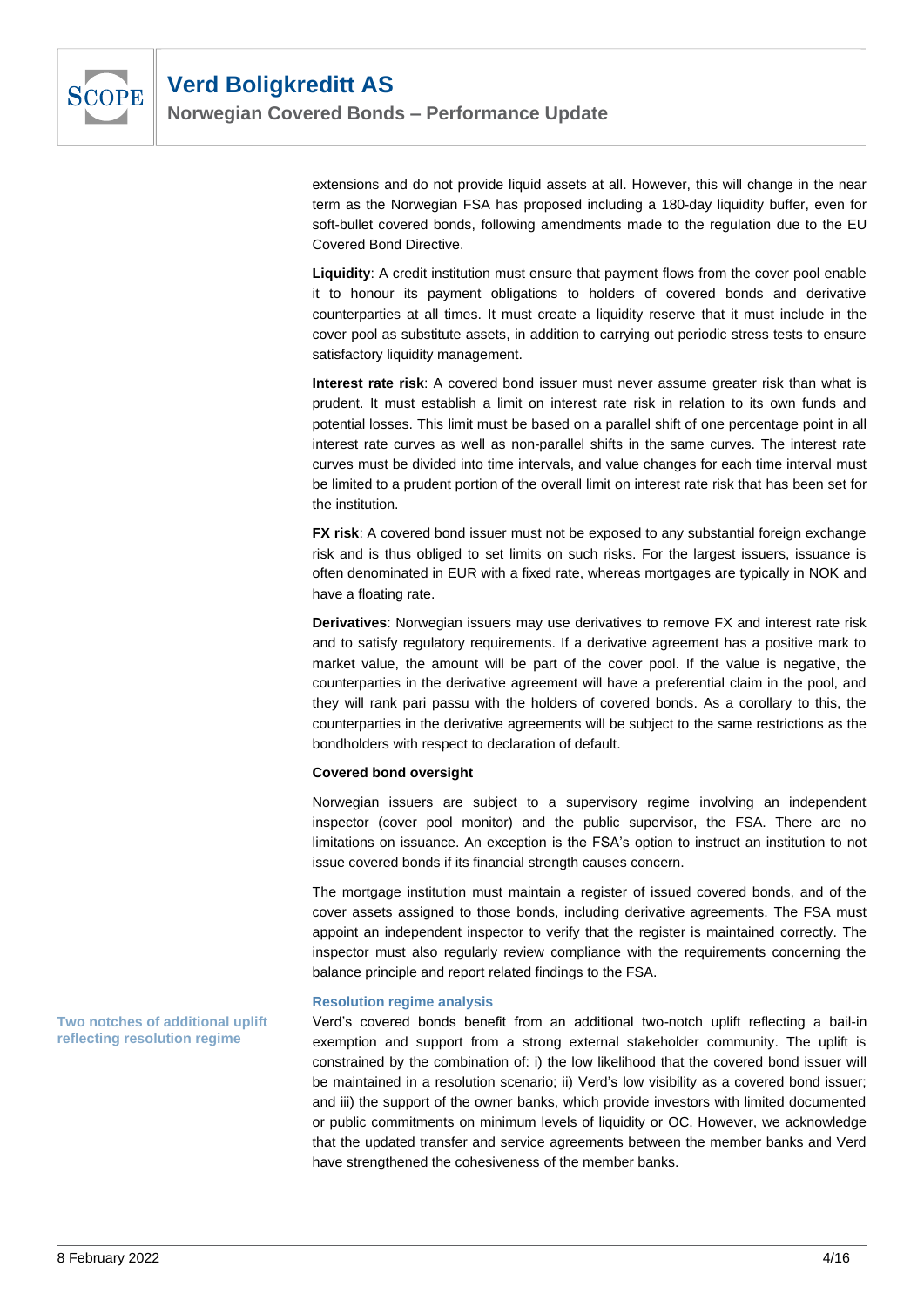

**Norwegian Covered Bonds – Performance Update**

#### **Exclusion from bail-in**

Norwegian covered bonds benefit from a bail-in exemption. Norway is in the European Economic Area, and the EU's Bank Recovery and Resolution Directive (2014/58/EU – BRRD) is adapted by its member states. We believe that the current capital structure would allow regulators to restructure Verd using available resolution tools should the need arise.

#### **Resolution**

As just mentioned, we believe that the current capital structure would, in theory, allow regulators to restructure Verd using available resolution tools should the need arise. However, the most likely scenario would be a transfer or takeover by another bank. An orderly wind-down is another plausible scenario. Verd's size and setup as a joint issuance vehicle make resolution less likely compared to a 100%-owned subsidiary should it or its shareholders fail. As a result, investors might not benefit from an issuer structure that may be maintained as a going concern.

#### **Systemic relevance of covered bonds**

We generally classify Norwegian covered bonds as a systemic refinancing product, particularly for residential mortgages. The combined outstanding volume of covered bonds has averaged more than 30% of GDP since 2011 and was more than 40% at the end of 2020. Annual issuance hovers around EUR 25bn and reached EUR 30bn in 2020. Norway has 24 active specialised covered bond issuers, issuing residential, commercial and public sector-backed covered bonds. Globally, Norway was the seventh-largest issuer in 2020 and the eighth-largest issuer by total outstanding size.

#### **Relevance/importance of CVB funding for Verd**

In our view, Verd's covered bond issuing activities and market share only result in low to moderate systemic importance. Relative to the market, this has not changed materially since the LBA banks joined the platform. Verd only issues in the domestic market, which should reduce negative repercussions on other issuers in the event of a failure. However, we also have taken into account that most of Norway's covered bond issuers are subsidiaries of similar small to mid-size banks. Hence, even the failure of a covered bond issuer of Verd's size and setup could result in contagion, effectively creating systemic problems for other issuers that rely on this refinancing channel for their core product, residential mortgage lending. This risk is reinforced within the DSS and LBA associations because all member banks have a strong interest in maintaining this mutual funding platform.

#### **Proactive stakeholder community**

The country's covered bond issuers actively cooperate under the umbrella of the Norwegian Covered Bond Council to promote the product and initiate any changes to the framework, such as the March 2017 increase in minimum OC to 2% to avoid potential challenges for cover pool derivatives due to the European Market Infrastructure Regulation. Domestic covered bond investors such as banks and insurers actively use covered bonds not only as a substitute for long-dated, NOK-denominated government debt, but also to manage liquidity. Moreover, Norway's central bank has demonstrated its support for covered bonds by using them in its repo operations and running a covered bond to government debt 'swap programme' during 2008-14. Norway's FSA also has an active interest given the widespread use of covered bonds to refinance residential mortgage lending.

In addition, Norway was the first out of the blocks to align its covered bond framework with the EU's new Covered Bond Directive, and it is planning to meet the deadline to transpose the directive into national law. These are further signs of the high systemic importance of the product and the activity of the local community.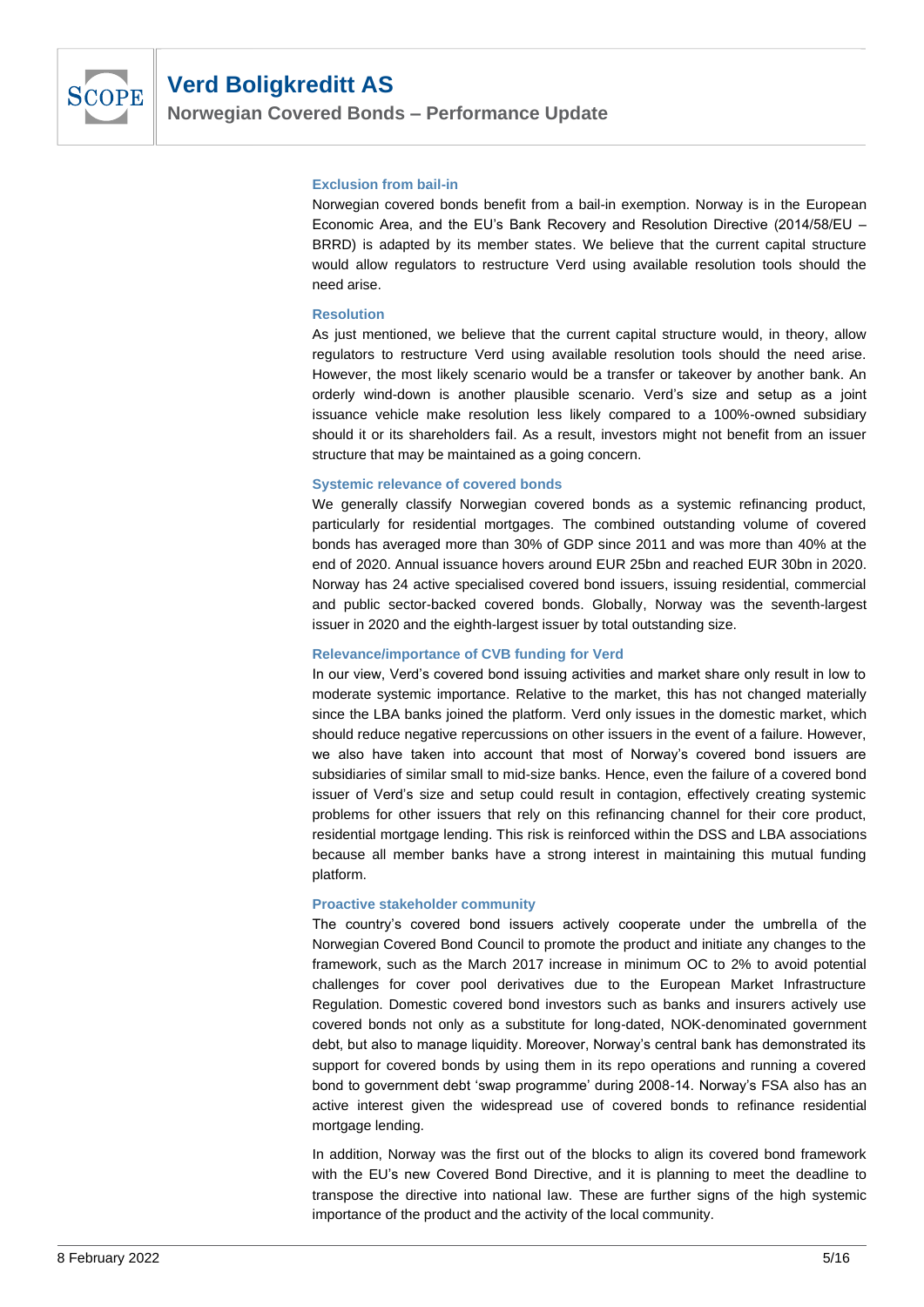

**Norwegian Covered Bonds – Performance Update**

#### **Cover pool characteristics**

| <b>Reporting date</b> |       | Dec 2021 Dec 2020 |
|-----------------------|-------|-------------------|
| Balance (NOK bn)      | 12.29 | 10.89             |
| Residential (%)       | 91.6  | 93.1              |
| Substitute (%)        | 8.4   | 6.9               |

#### **Property type (%)**

| <b>Reporting date</b> | Dec 2021 | <b>Dec 2020</b> |
|-----------------------|----------|-----------------|
| Single-family house   | 78.8     | 79.1            |
| Apartment             | 13.9     | 13.7            |
| Other                 | 7.3      | 7.2             |

#### **General information**

| <b>Reporting date</b>          | Dec 2021 | Dec 2020 |  |  |  |  |
|--------------------------------|----------|----------|--|--|--|--|
| No. of loans                   | 7.068    | 6,666    |  |  |  |  |
| No. of obligors                | 6,972    | 6,573    |  |  |  |  |
| Avg. size (NOK m)*             | 1.6      | 1.5      |  |  |  |  |
| Top 10 (%)                     | 0.5      | 0.5      |  |  |  |  |
| Remaining life (y)             | 18.1     | 16.0     |  |  |  |  |
| LTV ratio $(%)$                | 50.1     | 50.6     |  |  |  |  |
| *per Scope-aggregated borrower |          |          |  |  |  |  |

#### **Interest rate type (%)**

| <b>Reporting date</b> |       | Dec 2021 Dec 2020 |
|-----------------------|-------|-------------------|
| Floating              | 100.0 | 100.0             |
| Fixed                 | 0.0   | 0.0               |

#### **Repayment type (%)**

|      | Dec 2021 Dec 2020 |
|------|-------------------|
| 80.7 | 79.2              |
| 18.8 | 20.3              |
| 0.4  | 0.5               |
|      |                   |

### **Cover pool analysis**

Verd's mortgage-covered bond ratings are cover pool-supported, providing seven of the seven notches of uplift needed to achieve the highest rating. Fundamental credit support provides a four-notch rating uplift and an effective floor against a deterioration in cover pool credit quality. Our assessment of the interplay between complexity and transparency translates to a CPC score of 1, which allows for the maximum three-notch uplift on top of the fundamental uplift.

The minimum supporting OC needed to achieve the highest rating remains unchanged at 5%, supported by the sound credit metrics of the cover pool and low market risks. The latter arise from maturity mismatches that nevertheless benefit from the bonds' soft-bullet structure.

#### **Cover pool composition**

The cover pool comprises granular, first-lien Norwegian residential mortgage loans denominated in NOK and further benefits from 8.4% of liquid, substitute assets. These assets mainly comprise Norwegian mortgage-covered bonds (64%) but also deposits with Sparebank Vest (22%), public sector bonds, and bonds issued by the European Investment Bank.

As of December 2021, the loans were granted to 6,972 (up from 6,573) obligor groups. By balance, 3.9% accounts for mortgage loans originated by LBA. Five out of 10 LBA banks contributed mortgage assets to the programme as of December 2021. The total share and number of contributors will increase over time with new originations from LBA banks and from existing collateral released from maturing EIKA covered bonds.

LBA loans transferred to Verd currently show worse credit metrics compared to DSS. For instance, LTV ratios for LBA stand at 61% on average versus 50% for DSS. Also, internal risk scores imply that LBA loans are of lower quality given some concentration in riskier classes. Due to the low number of loans, this is not significant for overall performance. However, we will closely monitor how this trend develops.

| <b>Regional bank</b>                 | <b>Alliance</b> | Ownership | Loans<br>transferred | <b>LTV</b><br>ratio | <b>Seasoning</b> | Remaining<br>term | Flexilån |
|--------------------------------------|-----------------|-----------|----------------------|---------------------|------------------|-------------------|----------|
| Skudenes & Aakra<br>Sparebank        | <b>DSS</b>      | 17.5%     | 18.6%                | 50.6%               | 4                | 20                | 22%      |
| Haugesund Sparebank                  | <b>DSS</b>      | 16.7%     | 16.5%                | 48.6%               | 5                | 20                | 25%      |
| Spareskillingsbanken<br>Kristiansand | <b>DSS</b>      | 14.7%     | 16.0%                | 46.8%               | 4                | 20                | 19%      |
| Flekkefjord Sparebank                | <b>DSS</b>      | 11.3%     | 14.2%                | 56.0%               | 3                | 21                | 3%       |
| Søgne & Greipstad<br>Sparebank       | <b>DSS</b>      | 7.1%      | 7.8%                 | 48.3%               | 4                | 21                | 17%      |
| Etne Sparebank                       | <b>DSS</b>      | 6.6%      | 8.4%                 | 53.7%               | 4                | 21                | 23%      |
| Luster Sparebank                     | <b>DSS</b>      | 6.3%      | 6.5%                 | 44.0%               | 5                | 19                | 31%      |
| Lillesands Sparebank                 | <b>DSS</b>      | 6.0%      | 6.3%                 | 46.2%               | 5                | 21                | 22%      |
| Askim & Spydeberg<br>Sparebank       | LBA             | 3.4%      | 2.2%                 | 60.3%               | $\overline{2}$   | 26                | 4%       |
| Voss Sparebank                       | <b>DSS</b>      | 1.8%      | 1.9%                 | 44.8%               | 5                | 18                | 13%      |
| Sparebank Din                        | LBA             | 1.5%      | 0.0%                 | n/a                 | n/a              | n/a               | n/a      |
| Sparebank 68 Nord                    | LBA             | 1.3%      | 0.1%                 | 59.2%               | $\overline{7}$   | 22                | $0\%$    |
| Drangedal Sparebank                  | LBA             | 1.2%      | 0.0%                 | n/a                 | n/a              | n/a               | n/a      |
| Selbu Sparebank                      | LBA             | 1.1%      | 0.0%                 | n/a                 | n/a              | n/a               | n/a      |
| Stadsbygd Sparebank                  | LBA             | 1.1%      | 0.9%                 | 63.2%               | $\overline{2}$   | 25                | 1%       |
| Nidaros Sparebank                    | LBA             | 0.8%      | 0.1%                 | 57.9%               | 5                | 23                | $0\%$    |
| Aasen Sparebank                      | LBA             | 0.7%      | 0.5%                 | 57.1%               | 5                | 24                | 7%       |
| Ørland Sparebank                     | LBA             | 0.5%      | 0.0%                 | n/a                 | n/a              | n/a               | n/a      |
| Tolga - Os Sparebank                 | LBA             | 0.4%      | 0.0%                 | n/a                 | n/a              | n/a               | n/a      |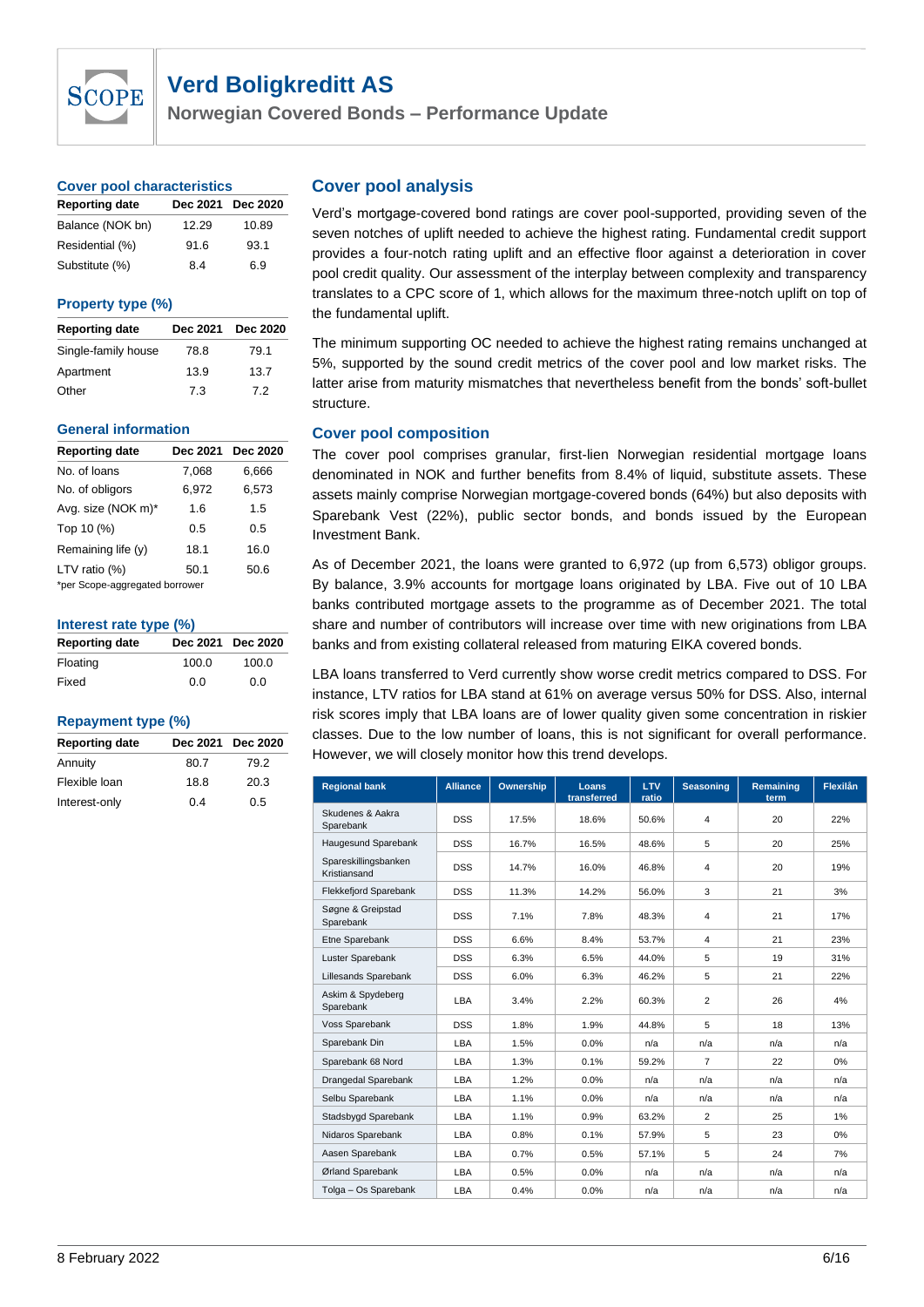

The average loan size remains small at NOK 1.6m. The top 10 largest obligors account for 0.5%. The weighted average indexed whole LTV ratio is 50.1% (down from 50.6%). Re-drawable loans (flexible loans), make up around 19%, relatively unchanged from our analysis one year ago. Flexible loans have an embedded credit line that can be redrawn without new credit approval. Flexible loans will only be granted if their LTV ratio does not exceed 60%. Existing flexible loans may only be drawn up to 60%. Another 0.4% of the loans have an interest-only period. The remaining loans are normal amortising loans.

DSS loans are more concentrated in the counties of Rogaland, Agder and Hordaland, which are more exposed to the oil industry. They are also home to diversified, exportoriented businesses and sectors like fisheries, ship-building, tourism and hydro power. The LBA banks are concentrated in the eastern and northern part of the country in the counties of Trondelag, Vestfold and Telemark, but are still underrepresented in the total portfolio. Exposures outside of the core region of each savings bank are driven by the bank's provision of financing to local customers. They are exceptions and are only granted to borrowers with above-average credit quality.





79% of the portfolio is made up of single-family and terraced houses, while apartments comprise 14%. Holiday homes account for 1.5%, and land or agricultural property accounts for another 3.7%.

#### **Asset risk analysis**

The cover pool's credit quality remains strong. We assume an annual average default probability of 66 bps, which provides a comfortable cushion against the banks' internal point in time assessment. This assumption has been established by considering the banks' risk scoring and our probability of default mapping, benchmarked to that of other Norwegian residential mortgage lenders. The average borrower's probability of default is commensurate with a BB+ rating.

This translates to a cumulative term default rate of 6.0% (down from 10.5%). The lower term default does not reflect a fundamental improvement in the credit quality of the underlying assets, but rather a model calibration that effectively takes into account the loans' legal amortisation profile. We acknowledge cure rates ranging between 55%-70% according to Verd's IFRS 9 reporting. While these are likely to impact on our expected defaults, high cures are less likely under a stressed scenario. Consequently, we do not give additional benefit to our term default rate from potential cures.

The legal amortisation profile was calculated assuming all flexible loans have an initial loan term equal to the average annuity loan, but they are not expected to amortise during their remaining life. Further, we assumed them to be fully drawn.

**Strong credit quality translates into low credit risk**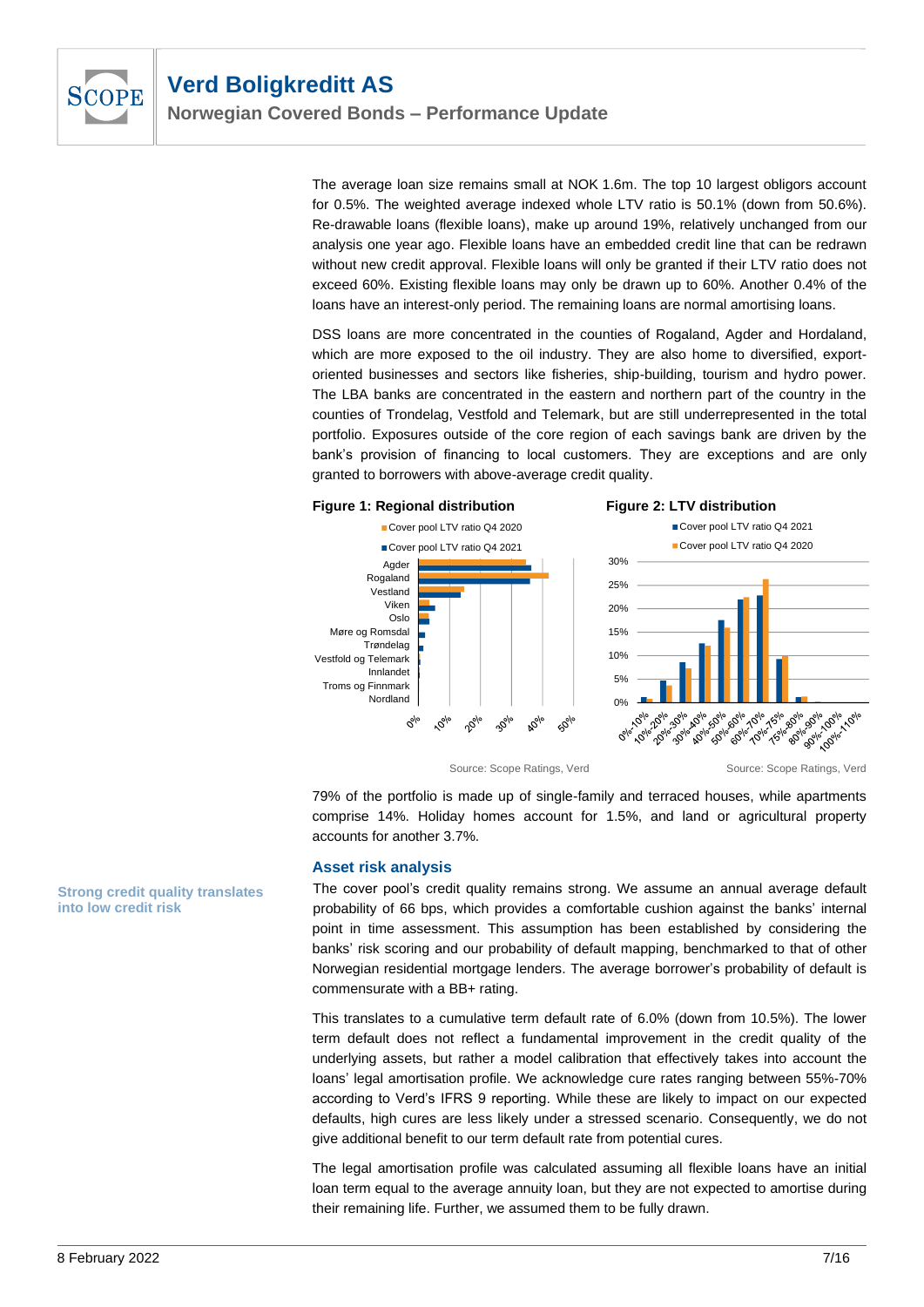

Our projection of default on mortgage loans uses an inverse Gaussian distribution, based on the available credit performance data provided. We have further maintained our assumption of a coefficient of variation of 55% for the mortgage assets. This factors in higher sensitivity to economic shocks in the western regions of Norway, but it also considers the diversification within these areas compared to more concentrated peers.



 $0%$ 1% 2% 3% 4% 5% 6% 7%

> $\sim$ ო  $\epsilon$ ග





We analysed substitute asset defaults with a non-parametric distribution using a Monte Carlo method. The applied correlation factor sums up to 22% and is based on an asset's regional exposure and type. We derived default expectations based on individual credit assessments of each issuer. The low default rate of 0.1% and very high coefficient of variation reflect high individual credit quality but also very high obligor concentration. The asset recovery rate assumptions ranged between 100% in the base case and 57.9% in the most stressed scenario.

Stressed recovery rates remained relatively stable at 77.8% versus 77.2% one year ago. The recovery partly reflects the drop in the portfolio's LTV ratio (from rising house prices), but it is also driven by more conservative value haircuts reflecting extraordinary property value growth during the pandemic. We see price growth in Norway, significantly above 3%, as unsustainable and so we have increased our stressed market value haircuts (MVD) by 2.5%.

| <b>Region</b>         | <b>Base MVD</b> | <b>Stressed MVD</b> | <b>Firesale Discount.</b> | <b>Stressed TSVH</b> |
|-----------------------|-----------------|---------------------|---------------------------|----------------------|
| Oslo                  | 0%              | 55.0%               | 30%                       | 62.5%                |
| <b>Southwest</b>      | $0\%$           | 35.0%               | 30%                       | 45.0%                |
| <b>Rest of Norway</b> | 0%              | 42.5%               | 30%                       | 52.5%                |

### **Figure 5: Norwegian security value haircuts (SVH)**

Our base recovery expectation remains very strong at 98.2%.

We have kept the fire sale discount unchanged at 30%. It is applied to properties sold under non-standard market or distressed conditions. For Verd, we assume a higher discount than for Norwegian peers. This is justified by its internal analysis (IFSR 9) and the fact that the member banks' core markets are in more rural parts of Norway, for which liquidity may be lower.

Our recovery analysis further sizes for 2.5% of variable costs and NOK 70,000 of fixed costs.

For the substitute assets, we calculated stressed recovery rates of 59%.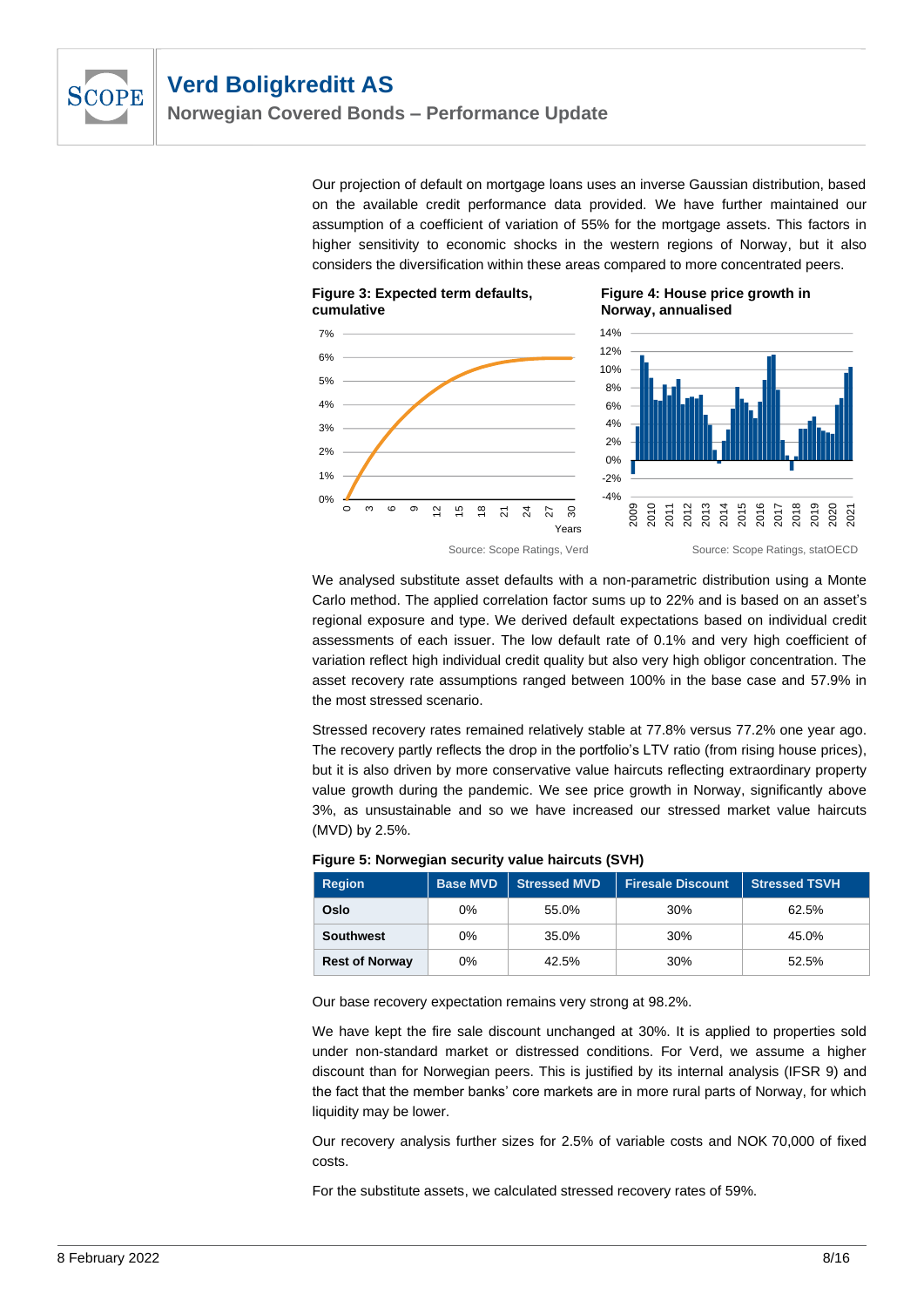

**Norwegian Covered Bonds – Performance Update**

#### **Supporting OC breakdown**



#### **Cash flow risk analysis**

The unchanged rating-supporting OC of 5.0% mainly reflects the programme's maturity mismatch risk accounting for 3.0 pp. These are driven by the programme's sensitivity to high pre-payments, which generate large cash balances. This cash reduces the transaction's available excess spread – especially in sensitivity scenarios featuring both margin-compression and front-loaded default timings.

**Figure 6: Amortisation profile**



Source: Scope Ratings, Verd

We have calculated asset margins based on the loan-by-loan data provided, resulting in a weighted average margin of 97 bps for the mortgage loans. This compares to 29 bps under the covered bonds.

In the event of recourse to the cover pool, we assume assets will be sold at a discount of up to 150 bps if the cash accumulated from cover pool amortisation is insufficient to pay interest and principal on the covered bonds on time. The cover pool does not currently include short-term substitute assets.

Other market risks are limited as cover assets and covered bonds are both floating rate with the fixed rate bond having matured. Also, there is no foreign exchange risk as both assets and liabilities are denominated in NOK. At this stage, we do not expect foreign currency-denominated issuances.

Credit risk only accounts for 2.0 pp (down from 2.8 pp) of the rating-supporting OC. This is low, reflecting the lifetime mean default rate of 6.0% (down from 10.5%), an unchanged coefficient of variation of 55%, and a stressed recovery rate of 77.8% (up from 77.2%). Our lower lifetime mean default rate dropped by 4.5 pp as we revised amortisation in our cash flow modelling. Fundamentally, credit risk remains stable.

We have further assumed a recovery lag of 24 months, reflecting Norway's lean and digital sale procedures as well as the more regional asset exposure.

We conservatively established the assets' amortisation profile assuming that all flexible lines were fully drawn. The bonds' amortisation profile was calculated assuming that the one-year maturity extension was executed.

We have tested the programme's resilience against high (15%) and low (1%) prepayments as well as a set of rising and declining interest rate scenarios. The covered bonds are most exposed to a low pre-payment scenario in combination with low interest rates. Consequently, we assume asset sales under discounts in order to meet the bonds' payment obligations.

Further, we tested sensitivities to a 50% margin compression, front-loaded defaults, 25% pre-payments and a liquidity premium of up to 200 bps.

#### **Asset-liability mismatches**

|                           | Assets  | Liabilities |
|---------------------------|---------|-------------|
| <b>NOK</b>                | 100%    | 100%        |
|                           |         |             |
| <b>Fixed</b>              | $0.0\%$ | $0.0\%$     |
| <b>Floating</b>           | 100%    | 100%        |
|                           |         |             |
| <b>WAL</b> (years)        | 11.9    | $3.7*$      |
| *incl. one-year extension |         |             |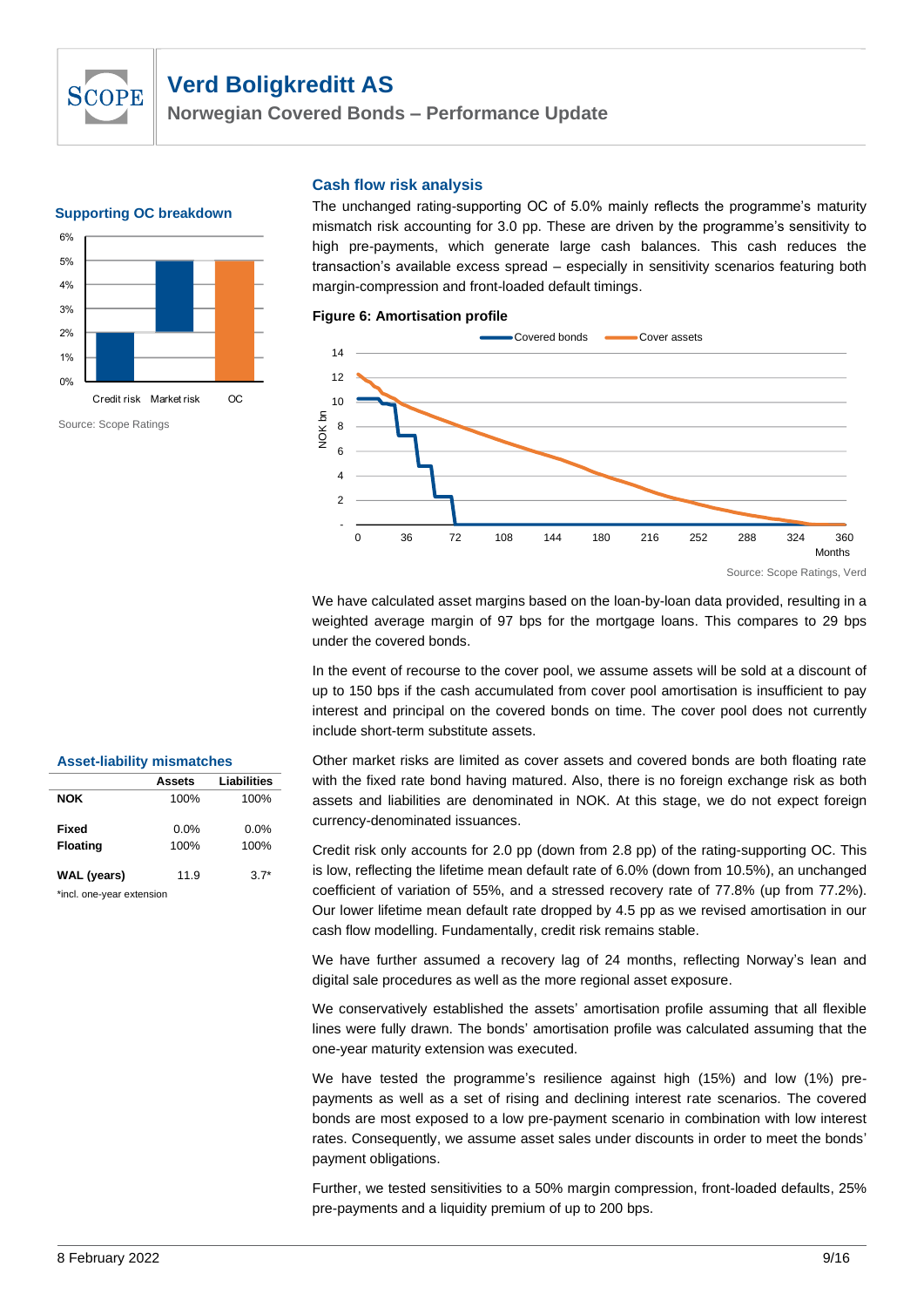

**Norwegian Covered Bonds – Performance Update**

**Overcollateralisation fully taken into account** 

#### **Availability of OC**

Our credit view on Verd allows us to fully account for the provided OC of 19.4%, which is above the level of OC supporting the programme's AAA rating. We are not aware of plans that would significantly change the risk profile or reduce available OC to levels that would no longer support the current rating uplift.

#### **Figure 7: Available OC versus current rating-supporting level**



#### **Other risk considerations**

The rated covered bonds have counterparty exposures to the issuer, as well as to the issuer's parent as loan originator, servicer, bank account provider and paying agent. However, if a regulator were to intervene, we believe the strong alignment of interests between the bank and the holders of the covered bonds would prevent any negative impact. We also view positively the fact that collections are generally made via direct debit, which enables a relatively swift redirection of payments if necessary.

Sovereign risk does not limit the ratings of Verd's mortgage-covered bonds. We believe the risks of an institutional framework meltdown, legal insecurity or currency-convertibility problems are currently remote.

We have not directly included ESG aspects in our rating of Verd's covered bonds. Verd is planning to establish an ESG policy and a green bond framework this year. Owner banks will be encouraged to finance green residential buildings through Verd. As of today, the share of loans with EPC-label information is very limited. Based on building standards, more loans may become eligible as green collateral. Still, it remains a limitation in regard to green collateral, but also as a quantitative basis for analysing the impact on performance.

Environmental aspects, particularly Norwegian energy efficiency standards, have often not been recorded in the banks' main underwriting databases. We were therefore unable to perform a specific analysis of environmental or social factors and their impact on the cover assets' probability of default or recovery proceeds. At the same time, we have indirectly included environmental aspects because collateral valuations reflect the condition of collateral.

#### **Sensitivity analysis**

Verd's mortgage-covered bond ratings do not benefit from a buffer against an issuer downgrade as the maximum uplift of seven notches granted to the programme was needed to reach the rating. The covered bond ratings could be downgraded if: i) our view on the issuer deteriorated by one notch or more; ii) risk in the covered bond programme increased, and the OC provided no longer supported a seven-notch uplift; or iii) there was a deterioration in our view on the fundamental support factors relevant to the issuer and Norwegian mortgage-covered bonds in general.

**Counterparty risk mitigated by alignment of interests**

**Sovereign risk does not affect the ratings**

**No impact from ESG**

**No buffer against potential change in our credit view on the issuer**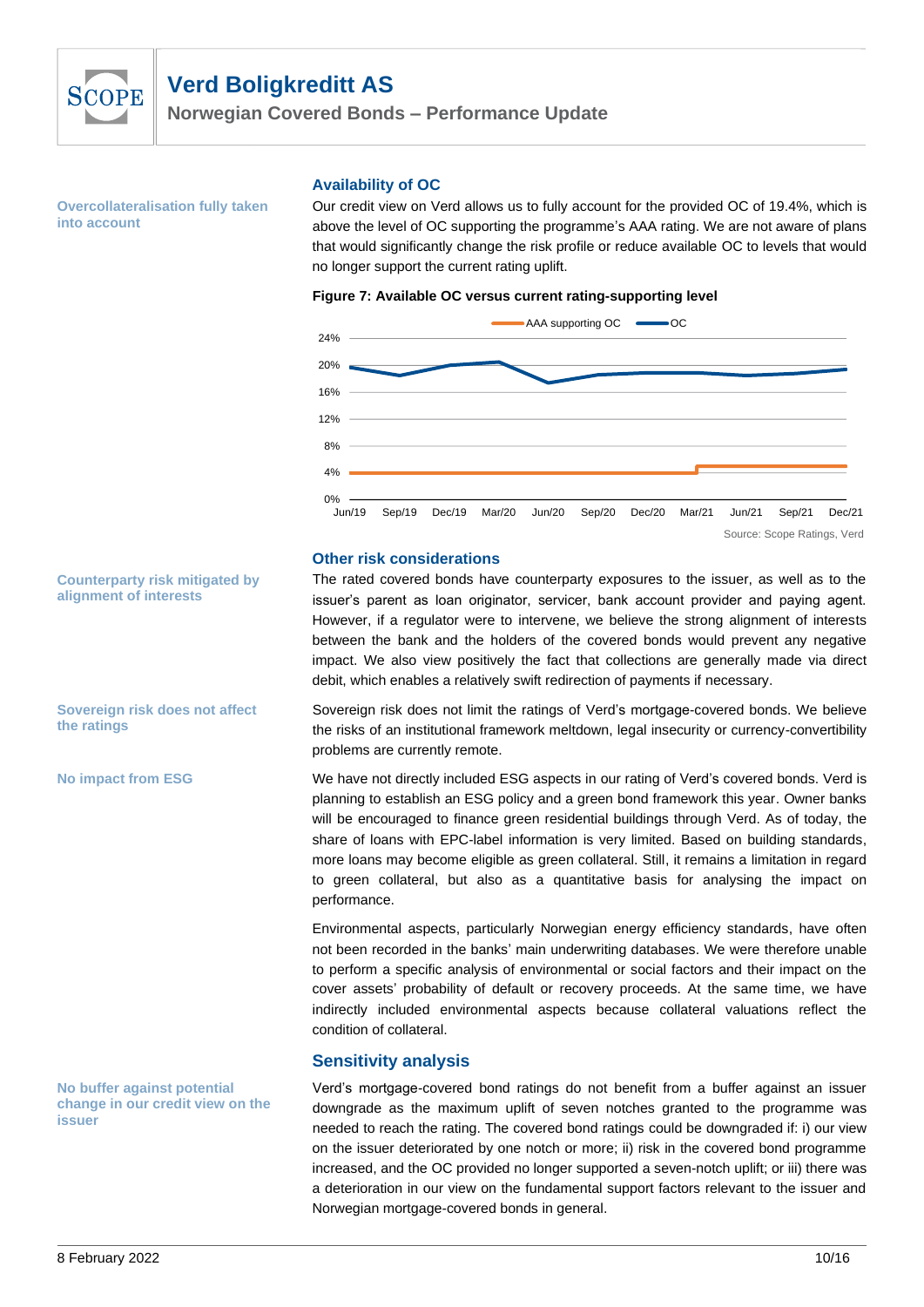

**Norwegian Covered Bonds – Performance Update**

## **Summary of covered bond characteristics**

| <b>Reporting date</b>                                              | 31 Dec 2021                            | 31 Dec 2020                                                       | 31 Dec 2019            |  |  |
|--------------------------------------------------------------------|----------------------------------------|-------------------------------------------------------------------|------------------------|--|--|
| Issuer name                                                        | Verd Boligkreditt AS                   |                                                                   |                        |  |  |
| Country                                                            |                                        | Norway                                                            |                        |  |  |
| Covered bond name                                                  |                                        | Obligasjoner med fortrinnsrett (Norwegian mortgage-covered bonds) |                        |  |  |
| Covered bond legal framework                                       | Norwegian legal covered bond framework |                                                                   |                        |  |  |
| Cover pool type                                                    |                                        | Residential mortgage loans                                        |                        |  |  |
| Composition                                                        | Residential = $91.6%$                  | Residential = $93.1\%$                                            | Residential = $94.3\%$ |  |  |
|                                                                    | Substitute = $8.4\%$                   | Substitute = $6.9\%$                                              | Substitute = $5.7\%$   |  |  |
| <b>Issuer rating</b>                                               | Not disclosed                          | Not disclosed                                                     | Not disclosed          |  |  |
| Current covered bond rating                                        | AAA/Stable                             | AAA/Stable                                                        | AAA/Stable             |  |  |
| Covered bond maturity type                                         | Soft bullet                            | Soft bullet                                                       | Soft bullet            |  |  |
| Cover pool currencies                                              | NOK (100%)                             | NOK (100%)                                                        | NOK (100%)             |  |  |
| Covered bond currencies                                            | NOK (100%)                             | NOK (100%)                                                        | NOK (100%)             |  |  |
| Fundamental support                                                | 4                                      | 4                                                                 | 4                      |  |  |
| Maximum additional uplift from CPC score                           | 3                                      | n/a                                                               | n/a                    |  |  |
| Maximum achievable covered bond uplift                             | $\overline{7}$                         | 8                                                                 | 8                      |  |  |
| Potential covered bond rating buffer                               | 0                                      | $\mathbf 0$                                                       | 0                      |  |  |
| Cover pool (NOK bn)                                                | 12.29                                  | 10.89                                                             | 9.94                   |  |  |
| thereof, substitute assets (NOK bn)                                | 1.03                                   | 0.75                                                              | 0.57                   |  |  |
| Covered bonds (NOK bn)                                             | 10.29                                  | 9.16                                                              | 8.25                   |  |  |
| Overcollateralisation: current / legal minimum                     | 19.4% / 2.0%                           | 18.9% / 2.0%                                                      | 20.1% / 2.0%           |  |  |
| Overcollateralisation to support current rating                    | 5.0%                                   | 5.0%                                                              | 4.0%                   |  |  |
| Overcollateralisation upon a one-notch issuer downgrade            | $5.0\%$ (AA+)                          | $5.0\%$ (AA+)                                                     | $4.0\%$ (AA+)          |  |  |
| Weighted average life of assets                                    | 11.9 years                             | 11.1 years                                                        | 11.1 years             |  |  |
| Weighted average life of liabilities <sup>1</sup>                  | 3.7 years                              | 3.6 years                                                         | 3.3 years              |  |  |
| Number of loans                                                    | 7,068                                  | 6,666                                                             | 6,181                  |  |  |
| Average loan size (NOK m)                                          | 1.6                                    | 1.5                                                               | 1.5                    |  |  |
| Top 10 residential                                                 | 0.5%                                   | 0.5%                                                              | 0.7%                   |  |  |
|                                                                    | Floating 100%                          | Floating 100%                                                     | Floating 100%          |  |  |
| Interest rate type – assets                                        | Fixed 0%                               | Fixed 0%                                                          | Fixed 0%               |  |  |
|                                                                    | Floating 100%                          | Floating 95.2%                                                    | Floating 94.7%         |  |  |
| Interest rate type - liabilities                                   | Fixed 0%                               | <b>Fixed 4.8%</b>                                                 | <b>Fixed 5.3%</b>      |  |  |
| Weighted average LTV ratio (indexed)                               | 50.1%                                  | 50.6%                                                             | 52.6%                  |  |  |
|                                                                    | Vest-Agder = $36.3%$                   | Rogaland = $42.0\%$                                               | Rogaland = $43.5%$     |  |  |
| Geographic split (top three)                                       | Rogaland = $36.0\%$                    | Vest-Agder = $28.2%$                                              | Vest-Agder = $27.6%$   |  |  |
|                                                                    | Vestland = $13.6\%$                    | Hordaland = $9.7\%$                                               | Hordaland $= 10.5\%$   |  |  |
| Default measure                                                    | <b>Inverse Gaussian</b>                | <b>Inverse Gaussian</b>                                           | Inverse Gaussian       |  |  |
| Weighted average default rate (mortgage/substitute)                | 66 bps / 6.0%                          | 57 bps / 10.5%                                                    | 57 bps / 10.5%         |  |  |
| Weighted average coefficient of variation<br>(mortgage/substitute) | 55%                                    | 55%                                                               | 55%                    |  |  |
| Weighted average recovery assumption (D0/D7) <sup>2</sup>          | 98.3% / 77.8%                          | 98.1% / 77.2%                                                     | 98.1% / 81.3%          |  |  |
| Share of loans > three months in arrears (NPL)                     | 0.0%                                   | 0.0%                                                              | 0.0%                   |  |  |
| Interest rate stresses<br>(max./min.; currency-dependent)          | -1% to 10%                             | -1% to 10%                                                        | -1% to 10%             |  |  |
| FX stresses (max./min.; currency-dependent)                        | n/a                                    | n/a                                                               | n/a                    |  |  |
| Maximum liquidity premium                                          | $150$ bps                              | 150 bps                                                           | $150$ bps              |  |  |
| Average servicing fee                                              | 25 bps                                 | 25 bps                                                            | 25 bps                 |  |  |
|                                                                    |                                        |                                                                   |                        |  |  |

<sup>1</sup> Including the 12-month extension

<sup>2</sup> D0 and D7 denote the stresses commensurate with the rating distance between our credit view on the issuer and the covered bond ratings.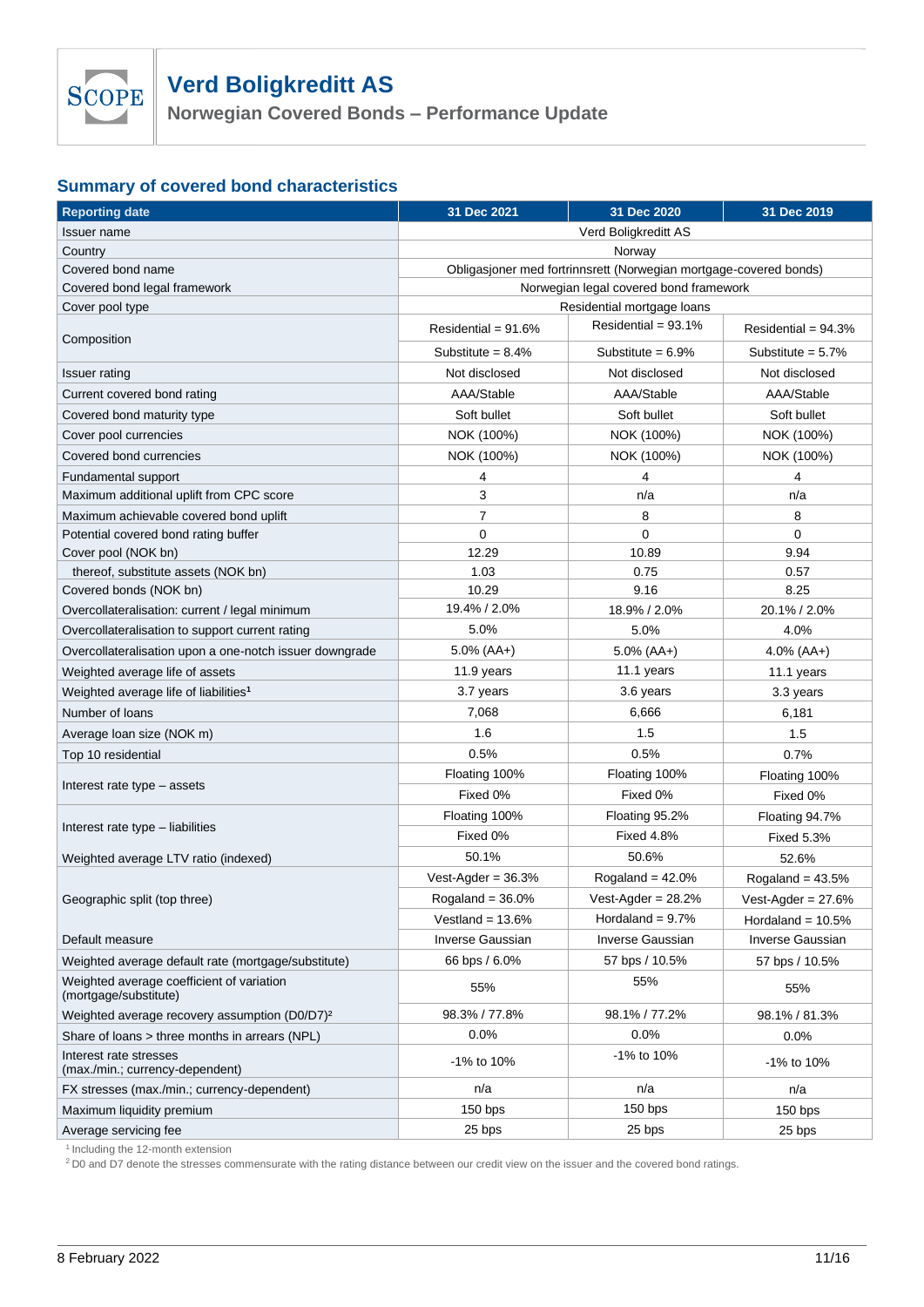

**Norwegian Covered Bonds – Performance Update**

### **Appendix I: Summary credit view on Verd**

Scope's credit view reflects Verd's low risk busines model and the investment-grade credit profile of its owner banks.

As dictated by its legislative status and strategic purpose, Verd pursues a restricted and low risk business. Verd issues covered bonds whose proceeds are used to selectively purchase residential mortgage assets from its owner banks, thereby financing the latter's lending business.

The owner banks are well established in their local markets and maintain reassuring prudential metrics. The focus on retail customers and mortgage lending underpins good asset quality and sound levels of capitalisation. The original owner banks which form the DSS alliance operate in southern and western Norway, regions more exposed to the cyclical oil and gas industry. However, the addition of banks from the LBA alliance which operate in eastern and northern Norway will gradually diversify the assets of the cover pool.

The 10-plus year relationship between Verd and its original owner banks has been highly cooperative and successful. This has ensured that Verd suffers no credit losses and maintains a sound financial profile. The various support mechanisms as well as the DSS and LBA alliances, however, have yet to be tested under more difficult conditions.

### **Outlook and credit view change-drivers**

The Stable Outlook reflects the ongoing resilient operating performance of both Verd and its owner banks.

#### **What could positively impact the credit view**:

- Change in the composition of the owner banks impacting the mix of mortgage assets positively
- Further clarity and details on the owner banks' duties and obligations to support the credit fundamentals of Verd in situations of need

#### **What could negatively impact the credit view:**

- Material deterioration in the credit fundamentals of the owner banks
- Change in the composition of the owner banks impacting the mix of mortgage assets negatively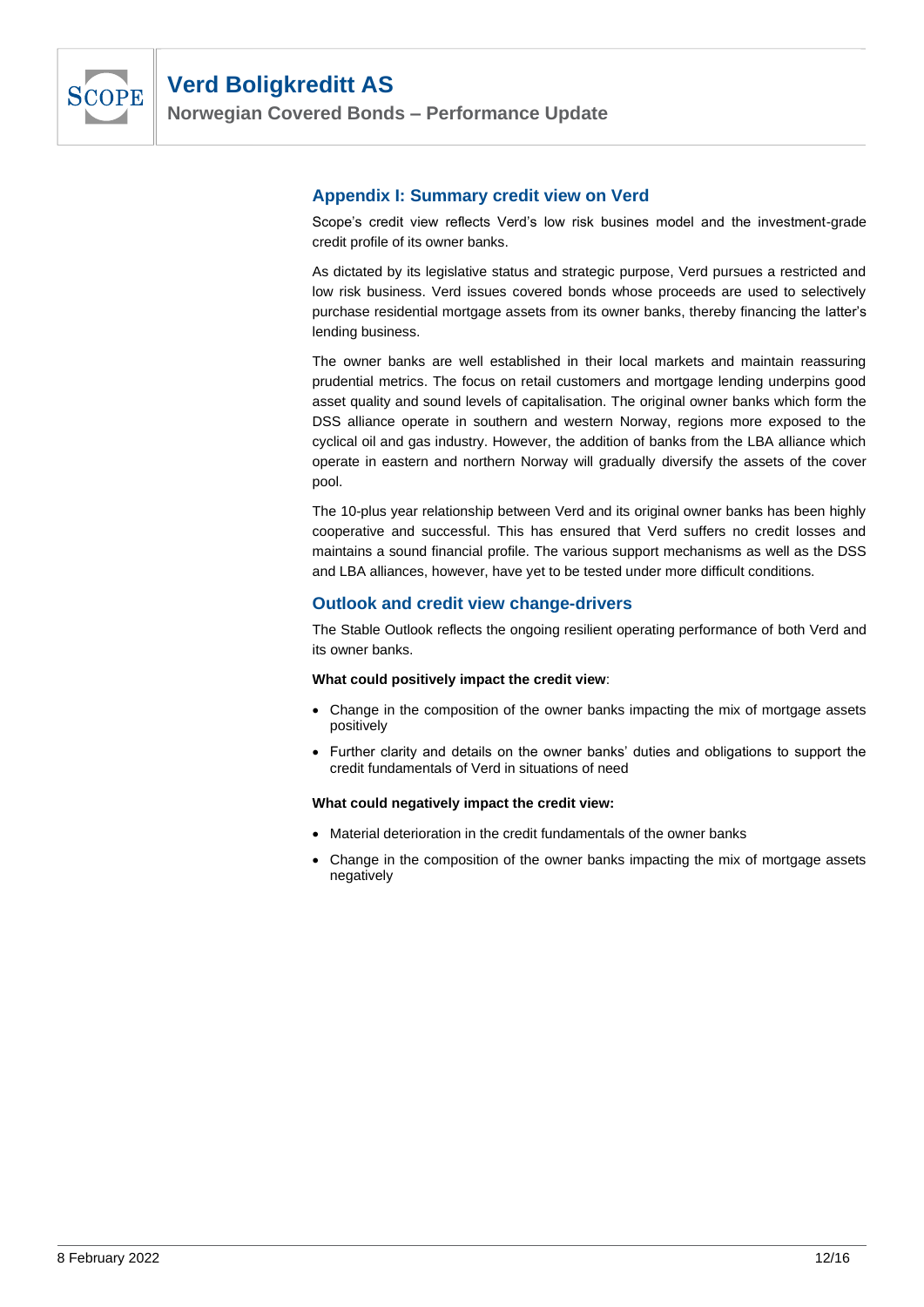**Norwegian Covered Bonds – Performance Update**

## **Appendix II: Peer comparison – Verd owner banks vs national and international peers**

#### **CET1** capital ratio (%) **Return on average assets** (%)

**SCOPE** 



# 0.0% 0.2% 0.4% 0.6% 0.8% 1.0% 1.2% 2017 2018 2019 2020 H1 2021 Verd Banks  $\longrightarrow$  National peers  $\longrightarrow$  International peers



2017 2018 2019 2020 H1 2021





#### **Problem loans % Gross customer loans Net customer loans % Deposits**



Note: Figures for Verd owner banks are weighted averages based on each bank's ownership interest in Verd. National peers: BN Bank, Sparebanken More, Jaeren Sparebank, Sparebank 1 SMN, Landkreditt Bank, Sandnes Sparebank, Totens Sparebank,

SpareBank 1 Nordmore.

International peers: Oberbank, Bausparkasse Wustenrot, Banca Popolare di Sondrio, Credito Emiliano, Kutxabank, Unicaja, Principality Building Society, Sparebanken Skane AB.

Source: SNL, Scope Ratings.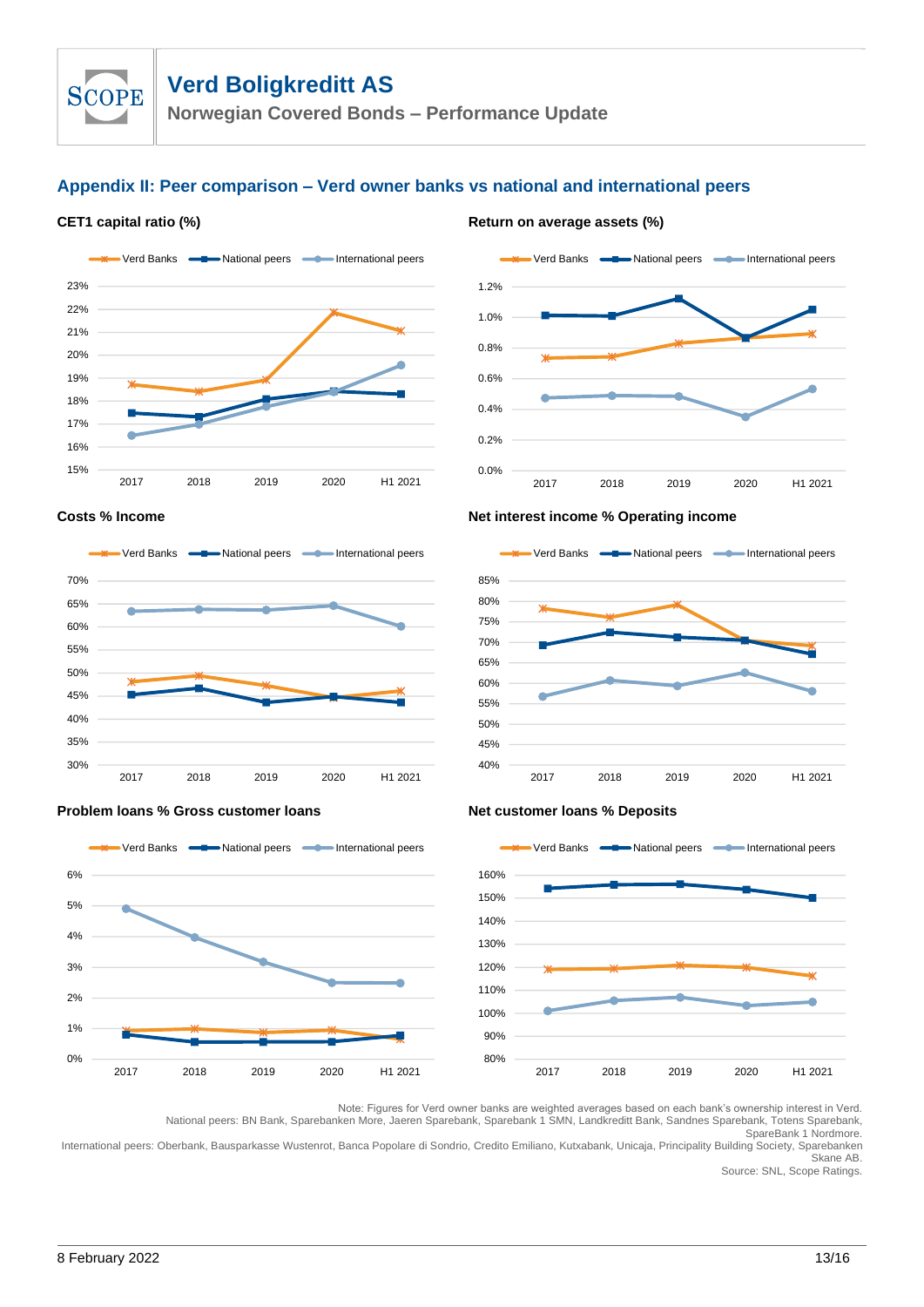

**Norwegian Covered Bonds – Performance Update**

# **Appendix III: Selected financial information – Verd Boligkreditt AS**

|                                               | <b>2017Y</b>   | 2018Y       | 2019Y          | 2020Y       | 9M 2021     |  |  |
|-----------------------------------------------|----------------|-------------|----------------|-------------|-------------|--|--|
| Balance sheet summary (NOK m)                 |                |             |                |             |             |  |  |
| <b>Assets</b>                                 |                |             |                |             |             |  |  |
| Cash and interbank assets                     | 125            | 109         | 163            | 205         | 161         |  |  |
| <b>Total securities</b>                       | 398            | 387         | 282            | 414         | 589         |  |  |
| of which, derivatives                         | 26             | 13          | 3              | 0           | 5           |  |  |
| Net loans to customers                        | 6,928          | 7,982       | 8,772          | 9,335       | 10,141      |  |  |
| Other assets                                  | $\mathbf 0$    | 0           | 0              | $\mathbf 0$ | 0           |  |  |
| <b>Total assets</b>                           | 7,451          | 8,478       | 9,216          | 9,954       | 10,892      |  |  |
| Liabilities                                   |                |             |                |             |             |  |  |
| Interbank liabilities                         | 695            | 656         | 838            | 946         | 997         |  |  |
| Senior debt                                   | $\mathbf 0$    | $\mathbf 0$ | $\mathbf 0$    | $\mathbf 0$ | 0           |  |  |
| Derivatives                                   | $\overline{2}$ | $\mathbf 0$ | $\overline{2}$ | 3           | 0           |  |  |
| Deposits from customers                       | $\mathbf 0$    | $\mathbf 0$ | $\mathbf 0$    | 0           | $\mathbf 0$ |  |  |
| Subordinated debt                             | 6,361          | 7,362       | 7,834          | 8,372       | 9,228       |  |  |
| Other liabilities                             | 12             | 21          | 19             | 22          | 26          |  |  |
| <b>Total liabilities</b>                      | 7,070          | 8,039       | 8,693          | 9,343       | 10,250      |  |  |
| Ordinary equity                               | 346            | 404         | 470            | 558         | 589         |  |  |
| Equity hybrids                                | 35             | 35          | 53             | 53          | 53          |  |  |
| Minority interests                            | $\mathbf 0$    | $\mathbf 0$ | $\mathbf 0$    | 0           | $\mathbf 0$ |  |  |
| <b>Total liabilities and equity</b>           | 7,451          | 8,478       | 9,216          | 9,954       | 10,892      |  |  |
| Core tier 1/ common equity tier 1 capital     | 326            | 375         | 445            | 525         | 557         |  |  |
| Income statement summary (NOK m)              |                |             |                |             |             |  |  |
| Net interest income                           | 56             | 80          | 91             | 94          | 116         |  |  |
| Net fee & commission income                   | $-23$          | $-34$       | $-39$          | $-41$       | $-51$       |  |  |
| Net trading income                            | $\overline{2}$ | $-1$        | $-11$          | $\mathbf 0$ | -8          |  |  |
| Other income                                  | $\mathbf 0$    | 0           | $\mathbf 0$    | 0           | $\mathbf 0$ |  |  |
| Operating income                              | 35             | 45          | 41             | 53          | 56          |  |  |
| Operating expenses                            | $\overline{7}$ | 7           | $\overline{7}$ | 9           | 11          |  |  |
| Pre-provision income                          | 28             | 39          | 34             | 44          | 45          |  |  |
| Credit and other financial impairments        | 0              | 0           | 0              | 0           | 2           |  |  |
| Other impairments                             | 0              | 0           | 0              | 0           | 0           |  |  |
| Non-recurring income                          | <b>NA</b>      | NA          | NА             | NA          | <b>NA</b>   |  |  |
| Non-recurring expense                         | <b>NA</b>      | <b>NA</b>   | NА             | NA          | NА          |  |  |
| Pre-tax profit                                | 28             | 39          | 34             | 44          | 43          |  |  |
| Income from discontinued operations           | 0              | 0           | 0              | 0           | 0           |  |  |
| Income tax expense                            | $\overline{7}$ | 9           | 8              | 9           | 9           |  |  |
| Other after-tax Items                         | 0              | 0           | 0              | 0           | 0           |  |  |
| Net profit attributable to minority interests | $\mathbf 0$    | 0           | 0              | 0           | 0           |  |  |
| Net profit attributable to parent             | 21             | 29          | 26             | 35          | 34          |  |  |

Source: SNL.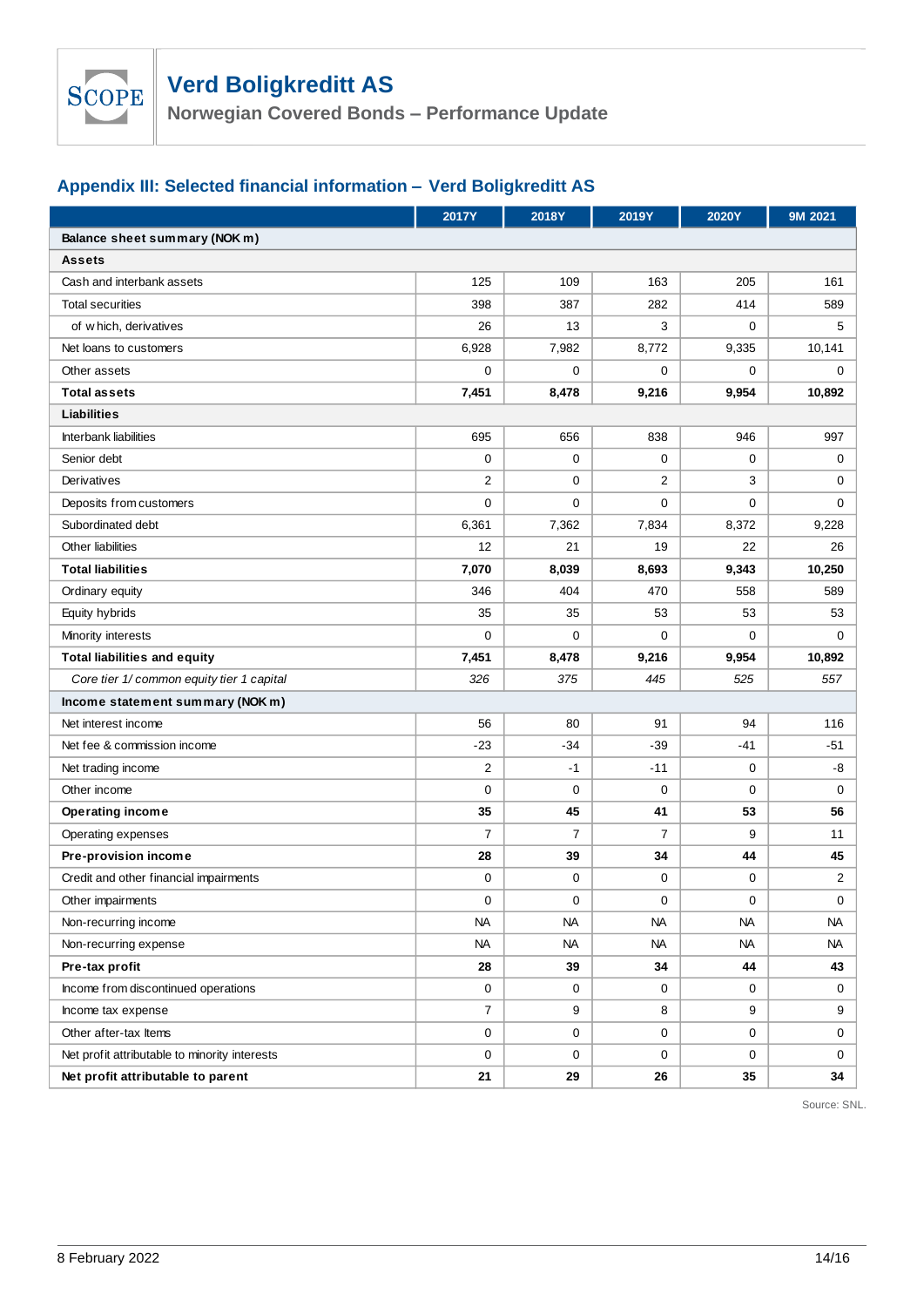**Norwegian Covered Bonds – Performance Update**

# **Appendix IV: Selected financial information – Verd Boligkreditt AS**

|                                                            | <b>2017Y</b> | 2018Y     | 2019Y     | <b>2020Y</b> | 9M 2021   |
|------------------------------------------------------------|--------------|-----------|-----------|--------------|-----------|
| <b>Funding and liquidity</b>                               |              |           |           |              |           |
| Net loans/ deposits (%)                                    | <b>NA</b>    | <b>NA</b> | <b>NA</b> | NA.          | <b>NA</b> |
| Liquidity coverage ratio (%)                               | <b>NA</b>    | <b>NA</b> | <b>NA</b> | <b>NA</b>    | <b>NA</b> |
| Net stable funding ratio (%)                               | <b>NA</b>    | NA        | <b>NA</b> | <b>NA</b>    | <b>NA</b> |
| Asset mix, quality and growth                              |              |           |           |              |           |
| Net loans/ assets (%)                                      | 93.0%        | 94.2%     | 95.2%     | 93.8%        | 93.1%     |
| Problem loans/ gross customer loans (%)                    | 0.0%         | 0.1%      | 0.0%      | 0.1%         | 0.1%      |
| Loan loss reserves/ problem loans (%)                      | 0.0%         | 0.0%      | <b>NA</b> | 0.0%         | 19.7%     |
| Net loan grow th $(\%)$                                    | 32.8%        | 15.2%     | 9.9%      | 6.4%         | 8.6%      |
| Problem loans/ tangible equity & reserves (%)              | 0.2%         | 1.9%      | 0.0%      | 1.8%         | 1.7%      |
| Asset grow th (%)                                          | 33.7%        | 13.8%     | 8.7%      | 8.0%         | 9.4%      |
| Earnings and profitability                                 |              |           |           |              |           |
| Net interest margin (%)                                    | 0.8%         | 1.0%      | 1.0%      | 1.0%         | 1.1%      |
| Net interest income/ average RWAs (%)                      | 2.4%         | 2.9%      | 2.9%      | 2.8%         | 3.2%      |
| Net interest income/ operating income (%)                  | 159.2%       | 177.4%    | 220.3%    | 177.1%       | 206.4%    |
| Net fees & commissions/ operating income (%)               | $-64.8%$     | $-75.4%$  | $-93.7%$  | $-76.7%$     | $-91.7%$  |
| Cost/ income ratio (%)                                     | 19.9%        | 14.5%     | 18.1%     | 17.3%        | 19.9%     |
| Operating expenses/ average RWAs (%)                       | 0.3%         | 0.2%      | 0.2%      | 0.3%         | 0.3%      |
| Pre-impairment operating profit/ average RWAs (%)          | 1.2%         | 1.4%      | 1.1%      | 1.3%         | 1.2%      |
| Impairment on financial assets / pre-impairment income (%) | 0.0%         | 0.0%      | $0.0\%$   | 0.0%         | 4.9%      |
| Loan loss provision/ average gross loans (%)               | 0.0%         | 0.0%      | 0.0%      | 0.0%         | 0.0%      |
| Pre-tax profit/ average RWAs (%)                           | 1.2%         | 1.4%      | 1.1%      | 1.3%         | 1.2%      |
| Return on average assets (%)                               | 0.3%         | 0.4%      | 0.3%      | 0.4%         | 0.3%      |
| Return on average RWAs (%)                                 | 0.9%         | 1.1%      | 0.8%      | 1.0%         | 0.9%      |
| Return on average equity (%)                               | 6.2%         | 6.9%      | 5.1%      | 5.9%         | 5.4%      |
| Capital and risk protection                                |              |           |           |              |           |
| Common equity tier 1 ratio (%, fully loaded)               | <b>NA</b>    | <b>NA</b> | <b>NA</b> | <b>NA</b>    | <b>NA</b> |
| Common equity tier 1 ratio (%, transitional)               | 12.3%        | 12.5%     | 13.5%     | 14.9%        | 14.5%     |
| Tier 1 capital ratio (%, transitional)                     | 13.6%        | 13.7%     | 15.2%     | 16.4%        | 15.9%     |
| Total capital ratio (%, transitional)                      | 15.3%        | 15.2%     | 17.3%     | 18.4%        | 17.7%     |
| Leverage ratio (%)                                         | 4.8%         | 4.8%      | 5.3%      | 5.7%         | 5.5%      |
| Asset risk intensity (RWAs/total assets, %)                | 35.5%        | 35.4%     | 35.7%     | 35.4%        | 35.2%     |

Source: SNL.